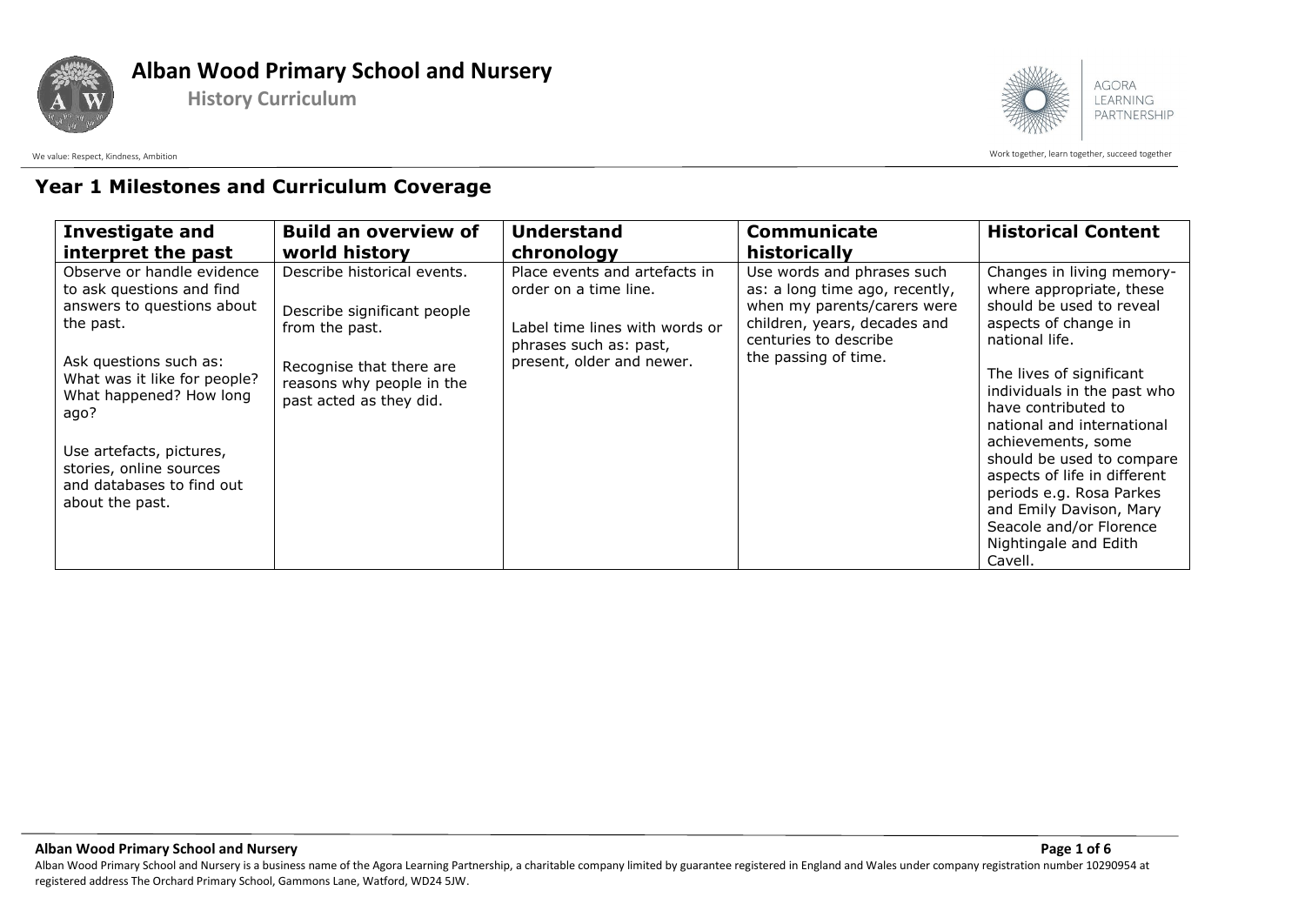

**History Curriculum**



Work together, learn together, learn together, succeed together auch and together and the work together, learn together, succeed together

## **Year 2 Milestones and Curriculum Coverage**

| <b>Investigate and</b>                                                                                                                                                                                                                                                                                                                                                    | <b>Build an overview of</b>                                                                                                                                      | <b>Understand</b>                                                                                                                                                                                                                            | Communicate                                                                                                                                                                                                                                                                                                                                 | <b>Historical Content</b>                                                                                                                                                                                                                                                                                                                                                                                                                                                                                                                                                                                     |
|---------------------------------------------------------------------------------------------------------------------------------------------------------------------------------------------------------------------------------------------------------------------------------------------------------------------------------------------------------------------------|------------------------------------------------------------------------------------------------------------------------------------------------------------------|----------------------------------------------------------------------------------------------------------------------------------------------------------------------------------------------------------------------------------------------|---------------------------------------------------------------------------------------------------------------------------------------------------------------------------------------------------------------------------------------------------------------------------------------------------------------------------------------------|---------------------------------------------------------------------------------------------------------------------------------------------------------------------------------------------------------------------------------------------------------------------------------------------------------------------------------------------------------------------------------------------------------------------------------------------------------------------------------------------------------------------------------------------------------------------------------------------------------------|
| interpret the past                                                                                                                                                                                                                                                                                                                                                        | world history                                                                                                                                                    | chronology                                                                                                                                                                                                                                   | historically                                                                                                                                                                                                                                                                                                                                |                                                                                                                                                                                                                                                                                                                                                                                                                                                                                                                                                                                                               |
| Identify some of the different<br>ways the past has been<br>represented.<br>Observe or handle evidence to<br>ask questions and find answers<br>to questions about the past.<br>Ask questions such as: What<br>was it like for people? What<br>happened? How long ago?<br>Use artefacts, pictures, stories,<br>online sources and databases<br>to find out about the past. | Describe historical events.<br>Describe significant people<br>from the past.<br>Recognise that there are<br>reasons why people in the<br>past acted as they did. | Recount changes that have<br>occurred in their own lives.<br>Use dates where appropriate.<br>Place events and artefacts in<br>order on a time line.<br>Label time lines with words or<br>phrases such as: past,<br>present, older and newer. | Use words and phrases such<br>as: a long time<br>ago, recently, years, decades<br>and centuries to describe<br>the passing of time.<br>Show an understanding of the<br>concept of nation and a<br>nation's history.<br>Show an understanding of<br>concepts such as civilisation,<br>monarchy, parliament,<br>democracy, and war and peace. | Events beyond living memory<br>that are significant nationally<br>or globally. For example, the<br>Great Fire of London or events<br>commemorated through<br>festivals<br>Changes in living memory.<br>Where appropriate, these<br>should be used to reveal<br>aspects of change in national<br>life.<br>The lives of significant<br>individuals in the past who<br>have contributed to national<br>and international<br>achievements, some should be<br>used to compare aspects of life<br>in different periods for example<br>Christopher Columbus and Neil<br>Armstrong.<br>Significant historical events, |
|                                                                                                                                                                                                                                                                                                                                                                           |                                                                                                                                                                  |                                                                                                                                                                                                                                              |                                                                                                                                                                                                                                                                                                                                             | people and places in their own<br>locality.                                                                                                                                                                                                                                                                                                                                                                                                                                                                                                                                                                   |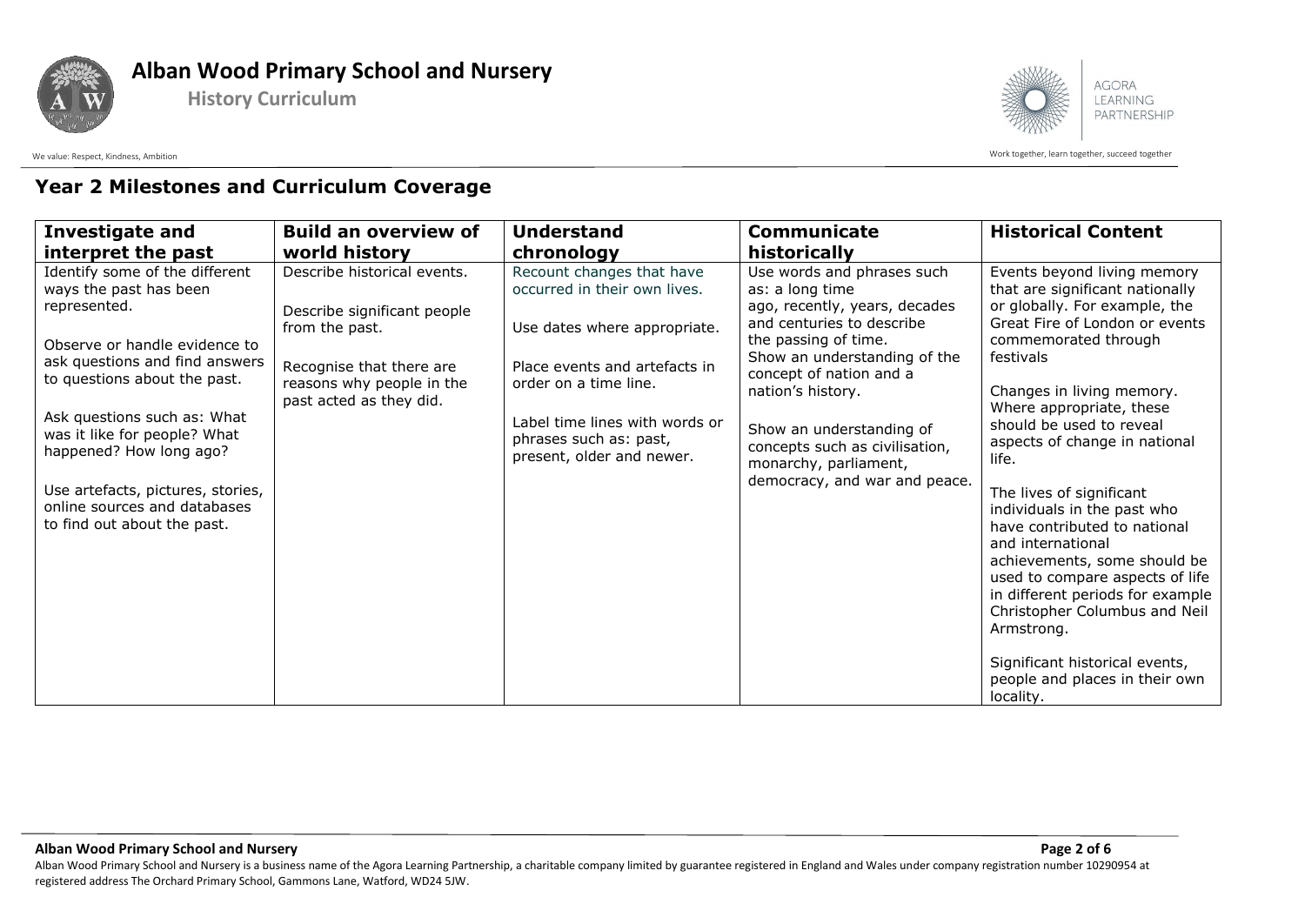





Work together, learn together, learn together, succeed together auch and together and the work together, learn together, succeed together

## **Year 3 Milestones and Curriculum Coverage**

| <b>Investigate and</b><br>interpret the past                                                                                                                                                                                                                                                          | <b>Build an</b><br>overview of                                                                                                                                                                                                                                                                                                                                                                                                                              | <b>Understand</b><br>chronology                                                                                                                                                                                                                               | <b>Communicate</b><br>historically                                                                                                                                                                                                                                                                      | <b>Being a Historian</b>                                                                                                                                                                                                                                                                                                                                                                                                                                                                                                                                                                                                                                                                                                                                                                                | <b>Historical Content</b>                                                                                                                                                                                                                                                                                                                                                                                                                                                                                                                                                              |
|-------------------------------------------------------------------------------------------------------------------------------------------------------------------------------------------------------------------------------------------------------------------------------------------------------|-------------------------------------------------------------------------------------------------------------------------------------------------------------------------------------------------------------------------------------------------------------------------------------------------------------------------------------------------------------------------------------------------------------------------------------------------------------|---------------------------------------------------------------------------------------------------------------------------------------------------------------------------------------------------------------------------------------------------------------|---------------------------------------------------------------------------------------------------------------------------------------------------------------------------------------------------------------------------------------------------------------------------------------------------------|---------------------------------------------------------------------------------------------------------------------------------------------------------------------------------------------------------------------------------------------------------------------------------------------------------------------------------------------------------------------------------------------------------------------------------------------------------------------------------------------------------------------------------------------------------------------------------------------------------------------------------------------------------------------------------------------------------------------------------------------------------------------------------------------------------|----------------------------------------------------------------------------------------------------------------------------------------------------------------------------------------------------------------------------------------------------------------------------------------------------------------------------------------------------------------------------------------------------------------------------------------------------------------------------------------------------------------------------------------------------------------------------------------|
| Use evidence to ask<br>questions and find<br>answers to questions<br>about the past.<br>Suggest suitable sources<br>of evidence for<br>historical enquiries.<br>Use more than one<br>source of evidence for<br>historical enquiry in order<br>to gain a more<br>accurate understanding<br>of history. | world history<br>Describe the<br>characteristic features<br>of the past, including<br>ideas, beliefs,<br>attitudes and<br>experiences of men,<br>women and children.<br>Describe the social,<br>ethnic, cultural or<br>religious diversity of<br>past society.<br>Give a broad overview<br>of life in Britain<br>from ancient until<br>medieval times.<br>Describe changes that<br>have happened in<br>the locality of the<br>school throughout<br>history. | Place events,<br>artefacts and<br>historical figures on<br>a time line using<br>dates.<br>Understand the<br>concept of change<br>over<br>time, representing<br>this, along with<br>evidence, on a<br>time line.<br>Use dates and terms<br>to describe events. | Use appropriate historical<br>vocabulary<br>to communicate,<br>including:<br>$\bullet$ dates<br>• time period<br>$\bullet$ era<br>$\bullet$ change<br>• chronology.<br>• Use literacy, numeracy<br>and computing skills to<br>a good standard in order to<br>communicate information<br>about the past. | Develop a chronologically secure<br>knowledge of British, local and world<br>history, establishing clear narratives<br>within and across the periods they<br>study.<br>To note connections, contrasts and<br>trends over time and develop<br>appropriate use of historical terms.<br>To regularly address and sometimes<br>devise historically valid questions<br>about change, cause, similarity and<br>difference, and significance.<br>Construct informed responses that<br>involve thoughtful selection and<br>organisation of relevant historical<br>information.<br>Understand how our knowledge of<br>the past is constructed from a range<br>of resources.<br>Overview and depth studies to aid<br>understanding of the long arc of<br>development and complexity of<br>aspects of the content. | A local History Study- a<br>depth study linked to one<br>of the British areas<br>studied.<br>Changes in Britain from<br>the Stone Age to the Iron<br>Age.<br>This could include: Late<br>Neolithic hunter-<br>gatherers and early<br>farmers e.g. Skara Brae;<br>Bronze Age religion,<br>technology and travel<br>e.g. Stonehenge; Iron<br>Age hill forts: tribal<br>kingdoms, farming, art<br>and culture.<br>The achievements of the<br>earliest civilisations- an<br>overview of where and<br>when the earliest<br>civilisations appeared and<br>a depth study of: Ancient<br>Egypt |

**Alban Wood Primary School and Nursery Page 3 of 6** Alban Wood Primary School and Nursery is a business name of the Agora Learning Partnership, a charitable company limited by guarantee registered in England and Wales under company registration number 10290954 at registered address The Orchard Primary School, Gammons Lane, Watford, WD24 5JW.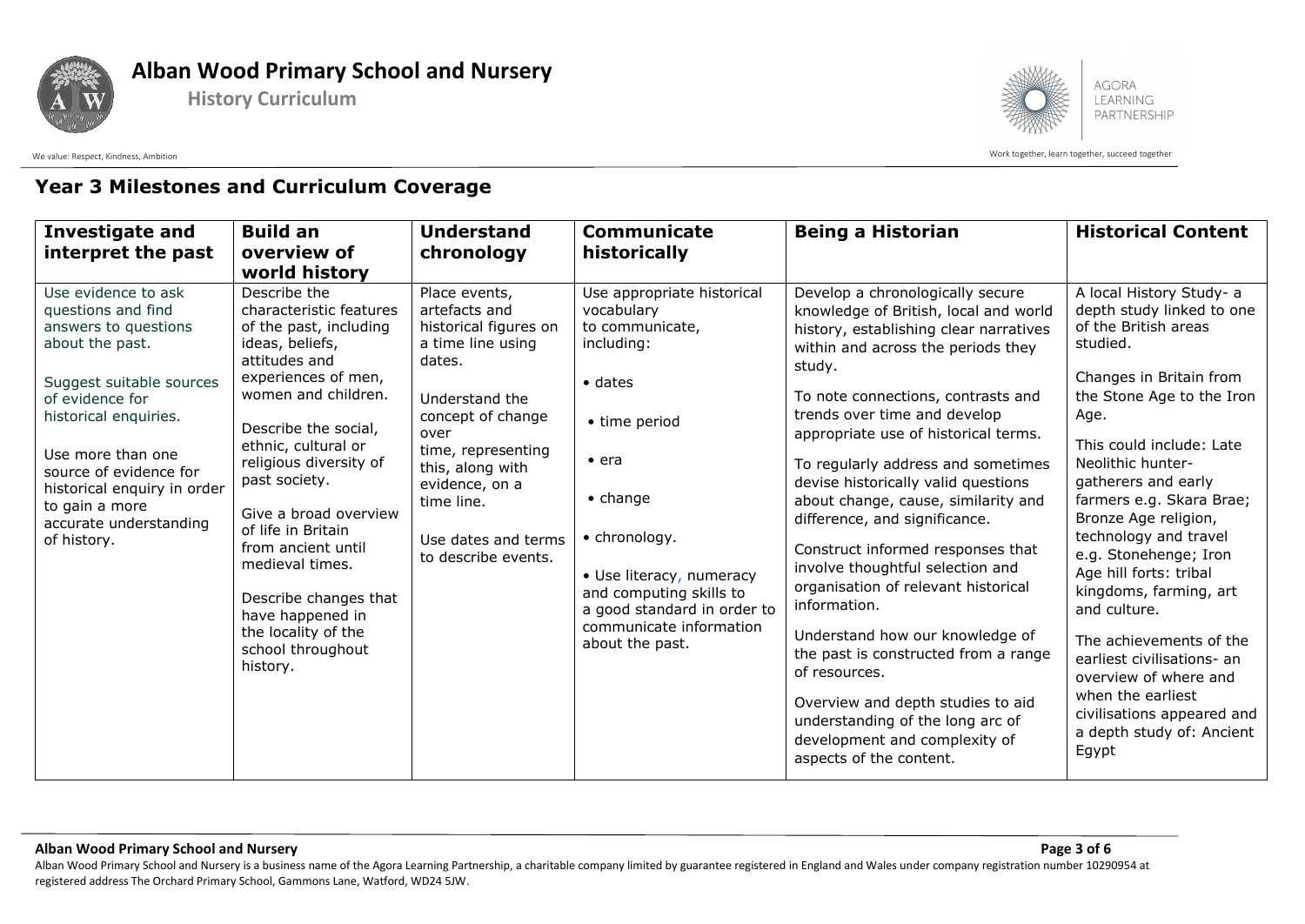





Work together, learn together, learn together, succeed together auch and together and the work together, learn together, succeed together

#### **Year 4 Milestones and Curriculum Coverage**

| <b>Investigate and</b><br>interpret the past                                                                                                                                                                                                                                                                                                                                                                                                                                                                                       | <b>Build an</b><br>overview of<br>world history                                                                                                                                                                                                                                                                                                                                                                                                                   | <b>Understand</b><br>chronology                                                                                                                                                                                                                                   | <b>Communicate</b><br>historically                                                                                                                                                                                                                                                                                   | <b>Being a Historian</b>                                                                                                                                                                                                                                                                                                                                                                                                                                                                                                                                                                                                                                                                                                                                                                                | <b>Historical Content</b>                                                                                                                                                                                                                                                                                                                                                                                                                                                                                                                                                                                                                                                                                                                                                                                                                                                                                      |
|------------------------------------------------------------------------------------------------------------------------------------------------------------------------------------------------------------------------------------------------------------------------------------------------------------------------------------------------------------------------------------------------------------------------------------------------------------------------------------------------------------------------------------|-------------------------------------------------------------------------------------------------------------------------------------------------------------------------------------------------------------------------------------------------------------------------------------------------------------------------------------------------------------------------------------------------------------------------------------------------------------------|-------------------------------------------------------------------------------------------------------------------------------------------------------------------------------------------------------------------------------------------------------------------|----------------------------------------------------------------------------------------------------------------------------------------------------------------------------------------------------------------------------------------------------------------------------------------------------------------------|---------------------------------------------------------------------------------------------------------------------------------------------------------------------------------------------------------------------------------------------------------------------------------------------------------------------------------------------------------------------------------------------------------------------------------------------------------------------------------------------------------------------------------------------------------------------------------------------------------------------------------------------------------------------------------------------------------------------------------------------------------------------------------------------------------|----------------------------------------------------------------------------------------------------------------------------------------------------------------------------------------------------------------------------------------------------------------------------------------------------------------------------------------------------------------------------------------------------------------------------------------------------------------------------------------------------------------------------------------------------------------------------------------------------------------------------------------------------------------------------------------------------------------------------------------------------------------------------------------------------------------------------------------------------------------------------------------------------------------|
| Describe different<br>accounts of a historical<br>event, explaining some<br>of the reasons why the<br>accounts may differ.<br>Suggest causes and<br>consequences of some of<br>the main events and<br>changes in history.<br>Use evidence to ask<br>questions and find<br>answers to questions<br>about the past.<br>Suggest suitable sources<br>of evidence for<br>historical enquiries.<br>Use more than one<br>source of evidence for<br>historical enquiry in<br>order to gain a more<br>accurate understanding<br>of history. | Compare some of<br>the times studied<br>with those of other<br>areas of interest<br>around the world.<br>Describe the<br>characteristic<br>features of the<br>past, including<br>ideas, beliefs,<br>attitudes and<br>experiences of<br>men, women and<br>children.<br>Describe the<br>social, ethnic,<br>cultural or<br>religious diversity<br>of past society.<br>Give a broad<br>overview of life in<br><b>Britain</b><br>from ancient until<br>medieval times. | Place events,<br>artefacts and<br>historical figures<br>on a time line<br>using dates.<br>Understand the<br>concept of<br>change over<br>time, representi<br>ng this, along<br>with evidence,<br>on a time line.<br>Use dates and<br>terms to<br>describe events. | Use appropriate<br>historical<br>vocabulary<br>to communicate,<br>including:<br>$\bullet$ dates<br>• time period<br>$\bullet$ era<br>$\bullet$ change<br>• chronology.<br>· Use literacy,<br>numeracy and<br>computing skills to<br>a good standard in<br>order to<br>communicate infor<br>mation about the<br>past. | Develop a chronologically secure<br>knowledge of British, local and world<br>history, establishing clear narratives<br>within and across the periods they<br>study.<br>To note connections, contrasts and<br>trends over time and develop<br>appropriate use of historical terms.<br>To regularly address and sometimes<br>devise historically valid questions<br>about change, cause, similarity and<br>difference, and significance.<br>Construct informed responses that<br>involve thoughtful selection and<br>organisation of relevant historical<br>information.<br>Understand how our knowledge of the<br>past is constructed from a range of<br>resources.<br>Overview and depth studies to aid<br>understanding of the long arc of<br>development and complexity of<br>aspects of the content. | Ancient Greece- a study of Greek life<br>and achievements and their influence<br>on the western world.<br>The legacy of Greek culture (art,<br>architecture or literature) on later<br>periods in British history including the<br>present day.<br>The Roman Empire and its impact on<br>Britain. This could include: Julius<br>Caesar's attempted invasion in 55-<br>54BC; The Roman Empire by AD42 and<br>the power of its army; successful<br>invasion by Claudius and conquest<br>including Hadrian's Wall; British<br>resistance e.g. Boudica; Romanisation<br>of Britain: sites such as Caerwent and<br>the impact of technology, culture and<br>beliefs including early Christianity.<br>This could include: The legacy of<br>Roman culture (art, architecture or<br>literature) on later periods in British<br>history including the present day.<br>A local History Study linked to area of<br>study. |

**Alban Wood Primary School and Nursery Page 4 of 6**

Alban Wood Primary School and Nursery is a business name of the Agora Learning Partnership, a charitable company limited by guarantee registered in England and Wales under company registration number 10290954 at registered address The Orchard Primary School, Gammons Lane, Watford, WD24 5JW.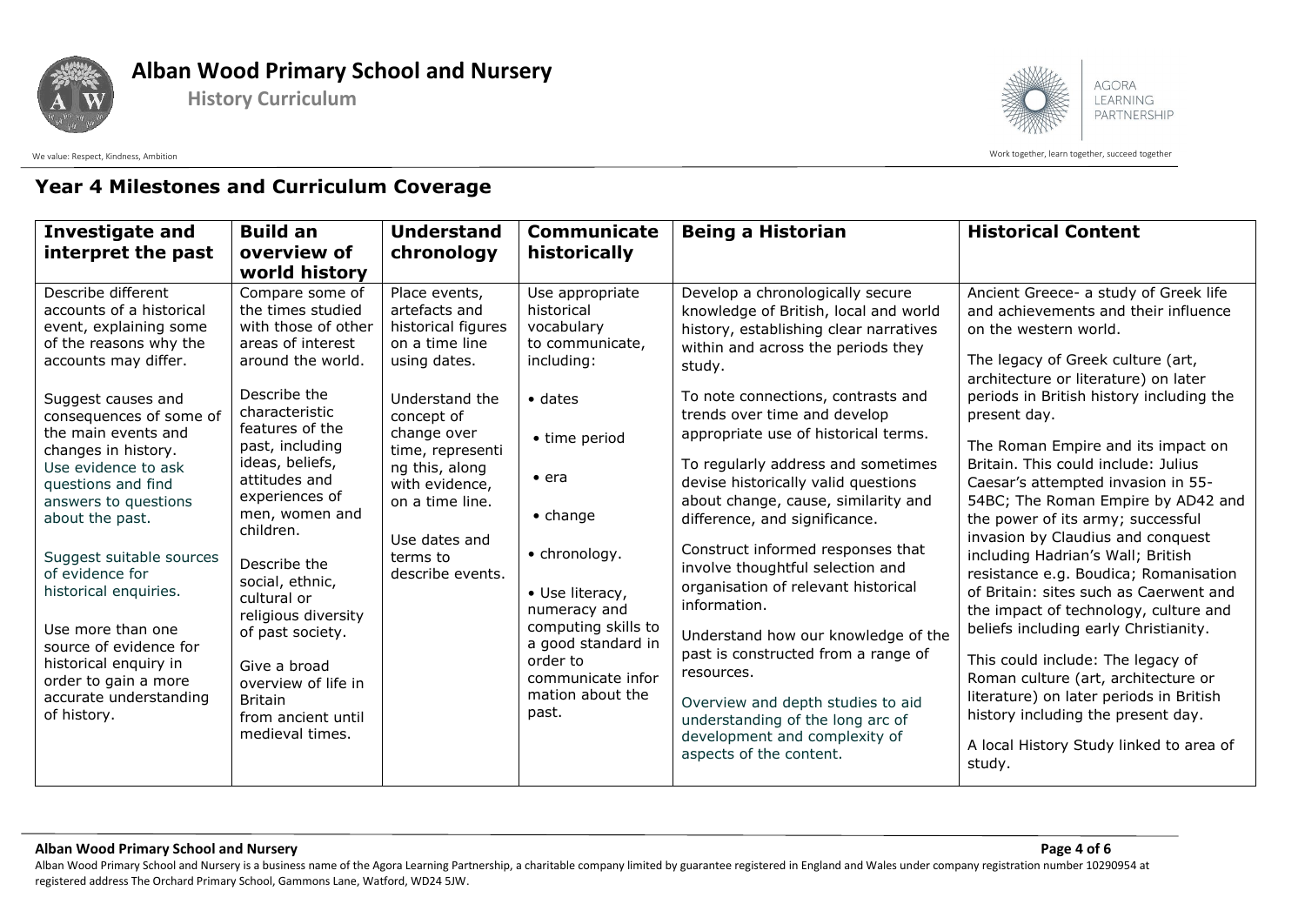

## **Alban Wood Primary School and Nursery**

**History Curriculum**



Work together, learn together, learn together, succeed together auch and together and the work together, learn together, succeed together

## **Year 5 Milestones and Curriculum Coverage**

| <b>Investigate and</b><br>interpret the<br>past                                          | <b>Build an</b><br>overview of<br>world history                                   | <b>Understand</b><br>chronology                                | <b>Communicate</b><br>historically                                        | <b>Being a Historian</b>                                                                                                                     | <b>Historical Content</b>                                                                                                                              |
|------------------------------------------------------------------------------------------|-----------------------------------------------------------------------------------|----------------------------------------------------------------|---------------------------------------------------------------------------|----------------------------------------------------------------------------------------------------------------------------------------------|--------------------------------------------------------------------------------------------------------------------------------------------------------|
| Select suitable sources<br>of evidence, giving<br>reasons for choices.                   | Compare some of<br>the times studied<br>with those of the<br>other areas of       | Describe the<br>main changes in<br>a period of<br>history.     | Use appropriate historical<br>vocabulary to communicate,<br>including:    | Develop a chronologically secure<br>knowledge of British, local and<br>world history, establishing clear<br>narratives within and across the | A local History Study linked to area of<br>study.<br>Britain's settlement by Anglo-Saxons                                                              |
| Understand that no<br>single source of<br>evidence gives the full<br>answer to questions | interest around the<br>world.                                                     | Identify periods<br>of rapid change                            | $\bullet$ dates<br>• time period<br>$\bullet$ era                         | periods they study.<br>To note connections, contrasts                                                                                        | and Scots<br>This could include Scots invasions from                                                                                                   |
| about the past.<br>Use sources of                                                        | Describe the social,<br>ethnic, cultural or<br>di<br>religious<br>versity of past | in history<br>and contrast<br>them with times<br>of relatively | • chronology                                                              | and trends over time and<br>develop appropriate use of<br>historical terms.                                                                  | Ireland to north Britain (now<br>Scotland); Anglo Saxon invasions,<br>settlements and kingdoms: place                                                  |
| evidence to deduce<br>information about the<br>past.                                     | society.<br>Describe the                                                          | little change.<br>Understand the                               | • continuity<br>$\bullet$ change                                          | To regularly address and<br>sometimes devise historically<br>valid questions about change,                                                   | names and village life; Anglo-Saxon<br>art and culture; Christian conversion-<br>Canterbury, Iona and Lindisfarne.                                     |
| Use sources of<br>information to form<br>testable hypotheses                             | characteristic<br>features of the<br>past, including                              | concepts of<br>continuity<br>and change                        | $\bullet$ century                                                         | cause, similarity and difference,<br>and significance.<br>Construct informed responses                                                       | The Viking and Anglo-Saxon struggle<br>for the kingdom of England to the<br>time of Edward the confessor                                               |
| about the past.<br>Show an awareness of                                                  | ideas, beliefs,<br>attitudes and<br>experiences of                                | over time,<br>representing<br>them, along                      | $\bullet$ decade                                                          | that involve thoughtful selection<br>and organisation of relevant                                                                            | This could include Viking raids and<br>invasion; resistance by Alfred the                                                                              |
| the concept of<br>propaganda and how<br>historians must<br>understand the                | men, women and<br>children.<br>Identify continuity                                | with evidence,<br>on a time line.<br>Use dates and             | $\bullet$ legacy.<br>Use literacy, numeracy and<br>computing skills to    | historical information.<br>Understand how our knowledge<br>of the past is constructed from a                                                 | Great and Athelstan, first King of<br>England; further Viking invasions and<br>Danegeld; Anglo-Saxon laws and<br>Justice; Edward the Confessor and his |
| social context of<br>evidence studied.                                                   | and change in the<br>history of the<br>locality of the                            | terms<br>accurately in<br>describing                           | a exceptional standard in<br>order to<br>communicate information          | range of resources.<br>Overview and depth studies to<br>aid understanding of the long arc                                                    | death in 1066.<br>A non-European society that provides                                                                                                 |
| Refine lines of enquiry<br>as appropriate.                                               | school.                                                                           | events.                                                        | about the past.<br>Use original ways to present<br>information and ideas. | of development and complexity<br>of aspects of the content.                                                                                  | contrasts with British History, including<br>a study of Mayan Civilisation c.AD 900<br>(Early Islamic civilisation)                                    |

#### **Alban Wood Primary School and Nursery Page 5 of 6**

Alban Wood Primary School and Nursery is a business name of the Agora Learning Partnership, a charitable company limited by guarantee registered in England and Wales under company registration number 10290954 at registered address The Orchard Primary School, Gammons Lane, Watford, WD24 5JW.